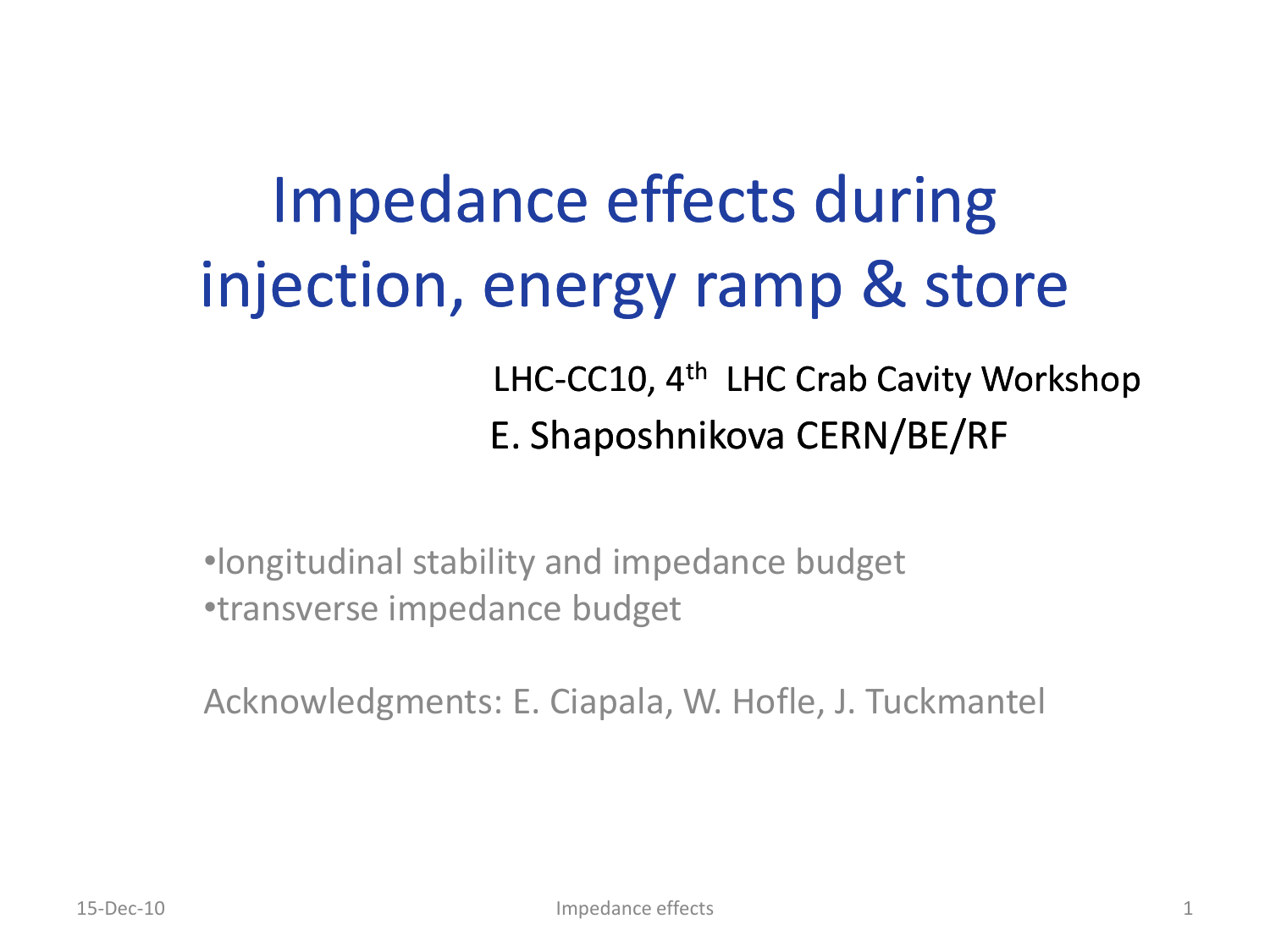## Beam and machine parameters

| <b>Energy</b>                                                     | <b>TeV</b>     | 0.45          | 7.0         |
|-------------------------------------------------------------------|----------------|---------------|-------------|
| RF frequency                                                      | <b>MHz</b>     | 400.8 (200.4) | 400.8       |
| RF voltage                                                        | <b>MV</b>      | 8.0(3.0)      | 16.0        |
| synchrotron frequency f.                                          | Hz             | 66.08 (28.64) | 23.86       |
| revolution frequency<br>$-f_{0}$                                  | kHz            | 11.245        | 11.245      |
| betatron tune $Q_8$ H/V                                           |                | 59.3/64.28    | 59.3/64.31  |
| longitudinal emittance                                            | eVs            | 0.6(1.0)      | $1.0 - 2.5$ |
| rms bunch length                                                  | ns             | 0.4           | 0.275       |
| nominal (ultimate) bunch current                                  | m <sub>A</sub> | 0.2(0.3)      | 0.2(0.3)    |
| number of bunches (symmetric) M                                   |                | 2808 (3564)   | 2808 (3564) |
| nominal (ultimate) beam current<br>(with symmetric bunches) $I_0$ | $\mathsf{A}$   | 0.7(1.05)     | 0.7(1.05)   |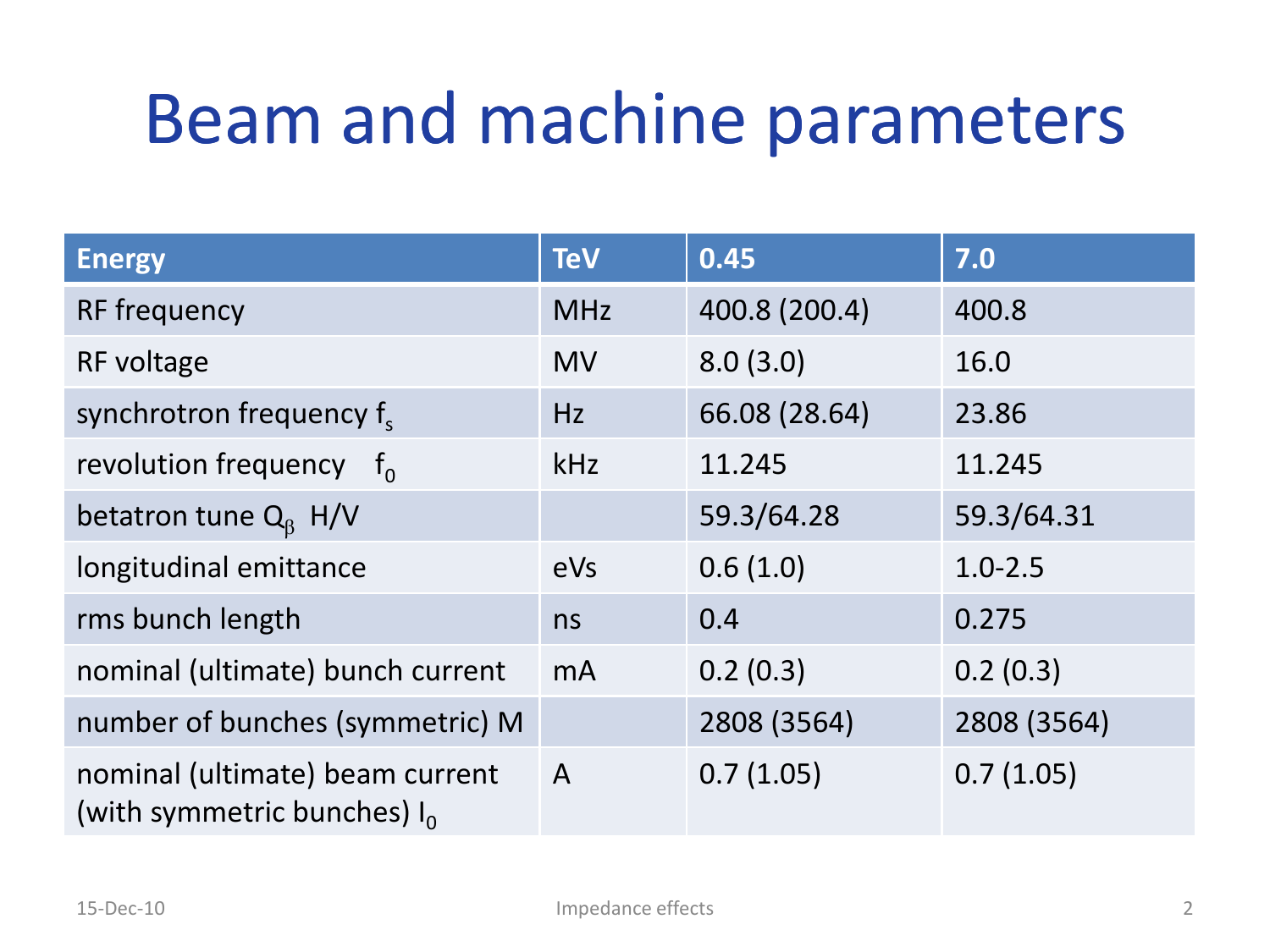# RF systems in LHC

#### **SPS**

- Acceleration in the SPS is done by the 200 MHz RF system. The high harmonic 800 MHz RF system is used as Landau cavity for beam stability.
- For nominal bunch intensities controlled longitudinal emittance blow-up from 0.4 eVs to 0.65 eVs is required in addition. Larger emittance (0.8 eVs) will be needed for stability of ultimate intensities in SPS
- Maximum voltage (7.5 MV) to shorten bunch for transfer to LHC

#### **LHC**

- Acceleration in the LHC is done by the 400 MHz RF system. Maximum voltage 16 MV/beam (coast)
- Capture 200 MHz RF system (8 bare cavities exist, 3 MV/beam,) => postponed - not ideal solution: impedance, reliability, maintenance, cost, transfer to 400 MHz and reduced beam stability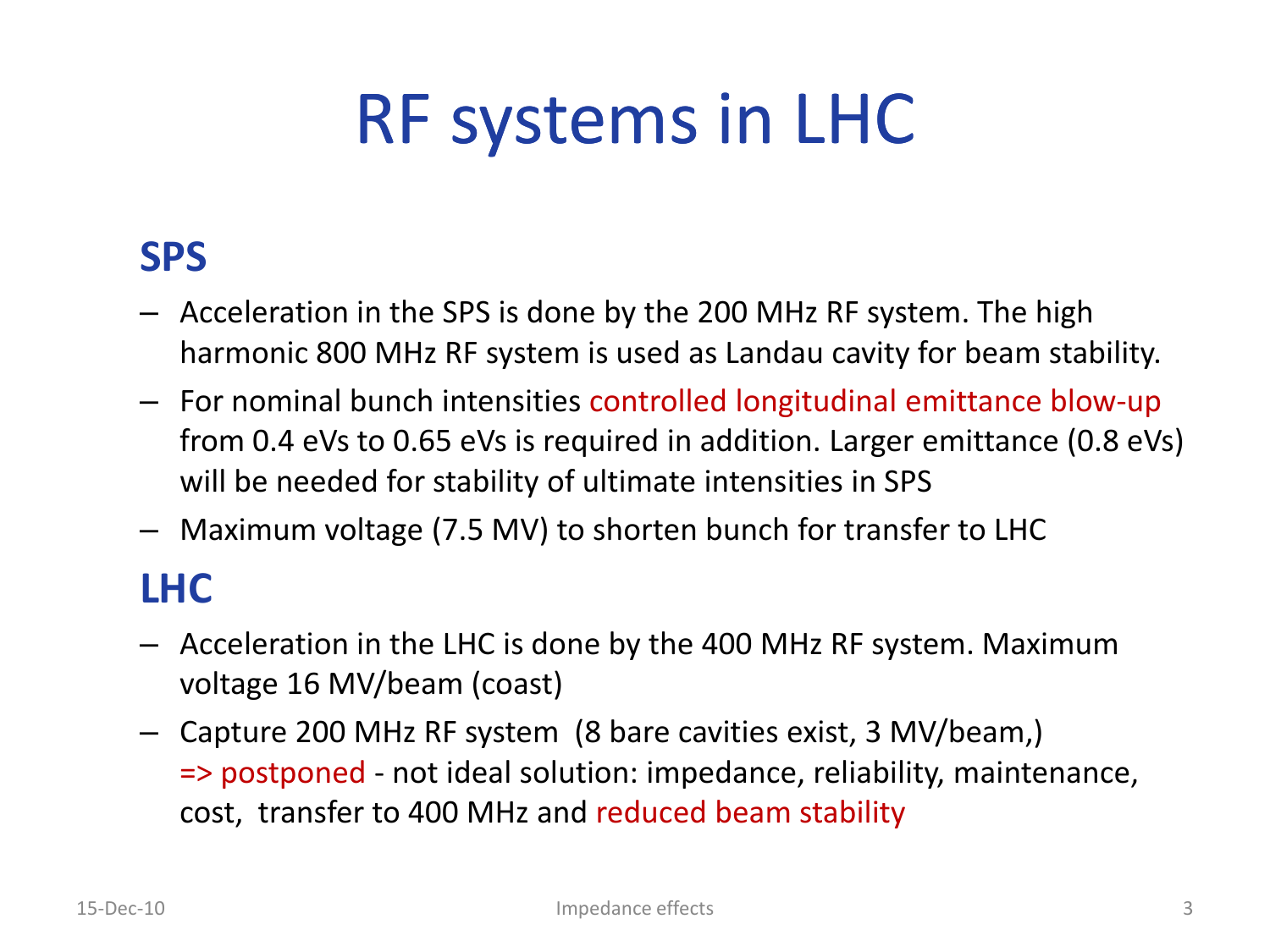# Longitudinal stability in LHC - general remarks

- We have feedback and feedforward systems and longitudinal damper at 400 MHz  $($   $\sim$  1 MHz bandwidth)
- No longitudinal bunch-by-bunch feedback difficult to do better than natural damping
- $\rightarrow$  We rely only on Landau damping due to synchrotron frequency spread inside the bunch:
	- $\circ$  ImZ/n of broad-band impedance leads to the loss of Landau damping: measured in 2010
	- o controlled longitudinal emittance blow-up during the ramp: in 2010 0.6 eVs @0.45 TeV  $\rightarrow$  1.75 eVs @3.5 TeV
	- o proposal for Landau cavity at 800 MHz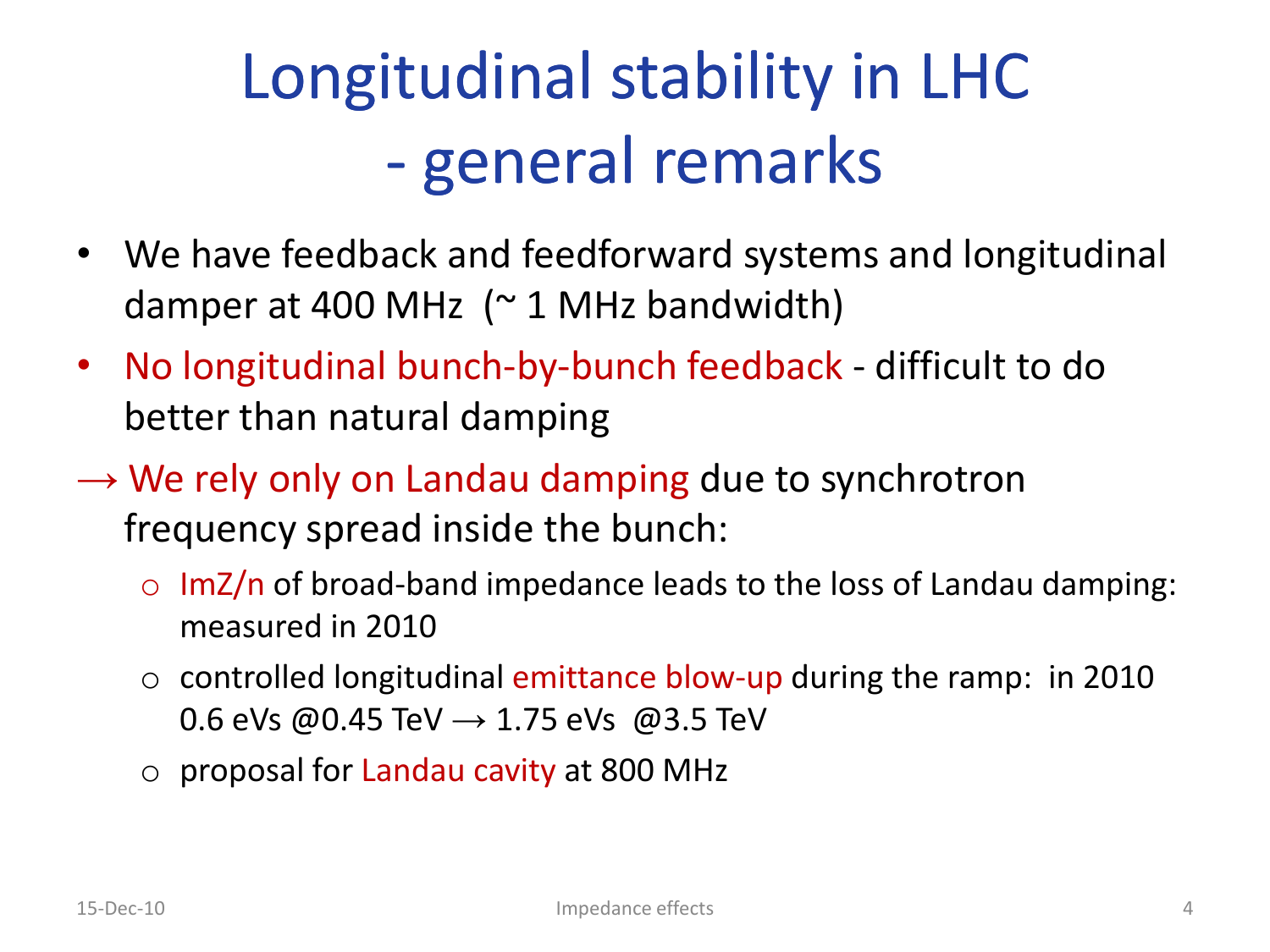#### Impedance limit during the cycle for nominal bunch and beam current and different emittances



 $\rightarrow$  Threshold narrow- and broad-band impedances decrease with beam energy:  $R_{sh} \approx (\epsilon^2/E)^{3/4}$ , ImZ/n  $\approx (\epsilon^2/E)^{5/4} \rightarrow$  controlled emittance blow-up:  $\epsilon \sim E^{1/2}$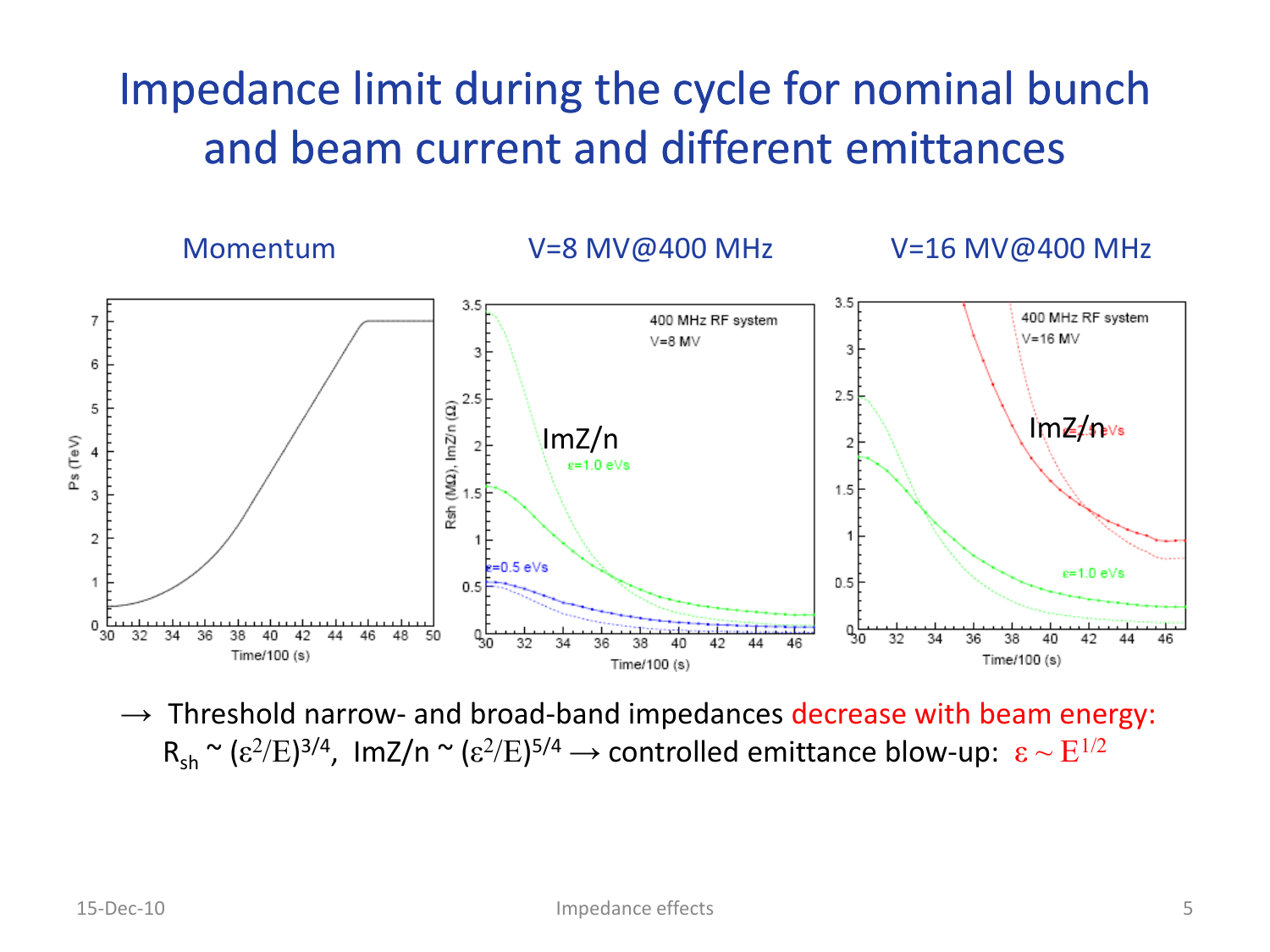## Loss of Landau damping: during the ramp (@1.8 TeV)

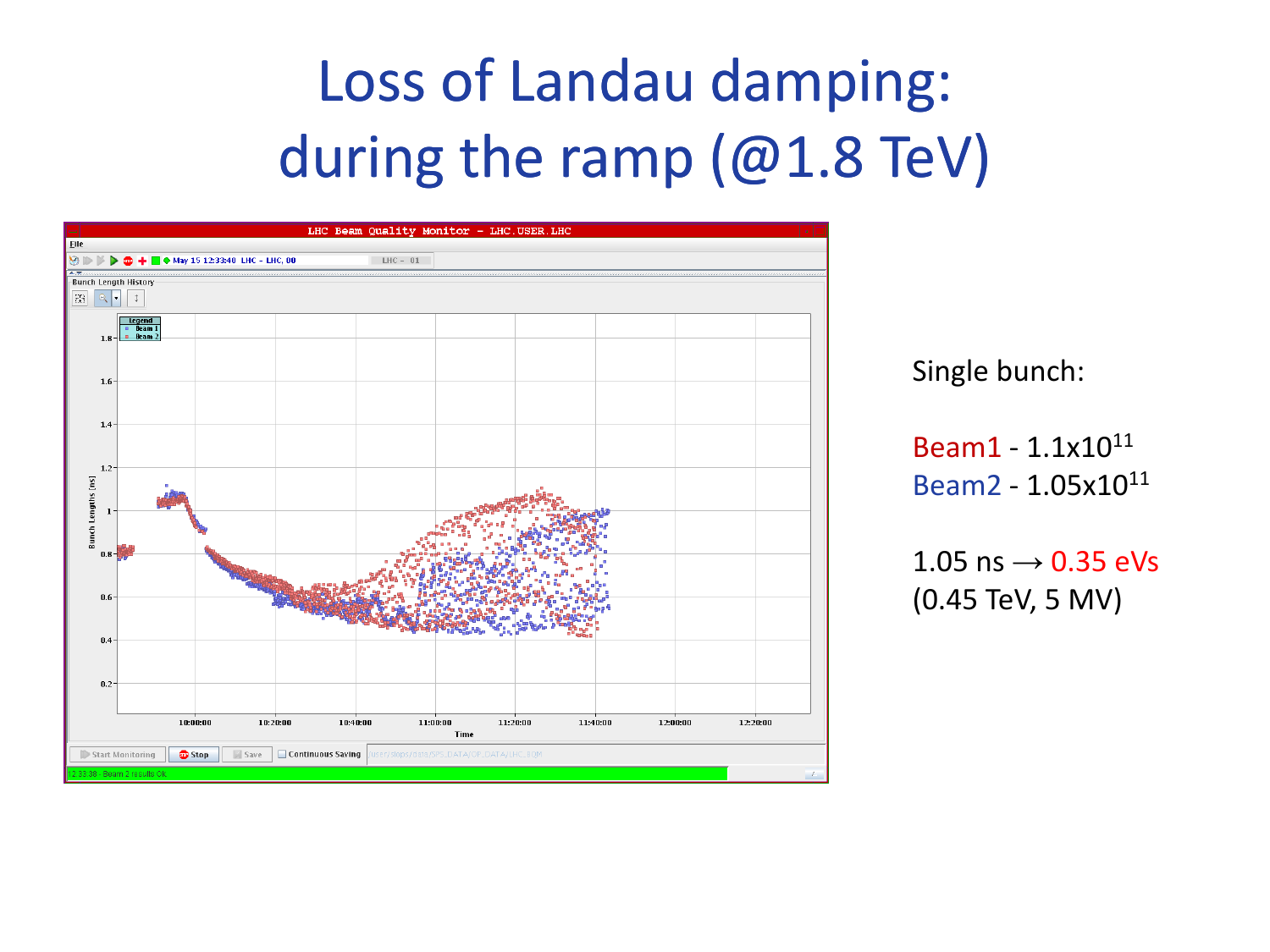## and on flat top



**Beam 1** - 1.1x10<sup>11</sup> •450 GeV, 5 MV: 1.25 ns - 1.3 ns  $\rightarrow$  0.5 eVs •3.5 TeV, 8MV:  $0.65$  ns  $\rightarrow$  0.5 eVs

**Beam 2** - 1.05x10<sup>11</sup> •450 GeV, 5 MV:  $1.45$  ns  $\rightarrow$  0.6 eVs •3.5 TeV, 8 MV:  $0.72$  ns  $\rightarrow$  0.6 eVs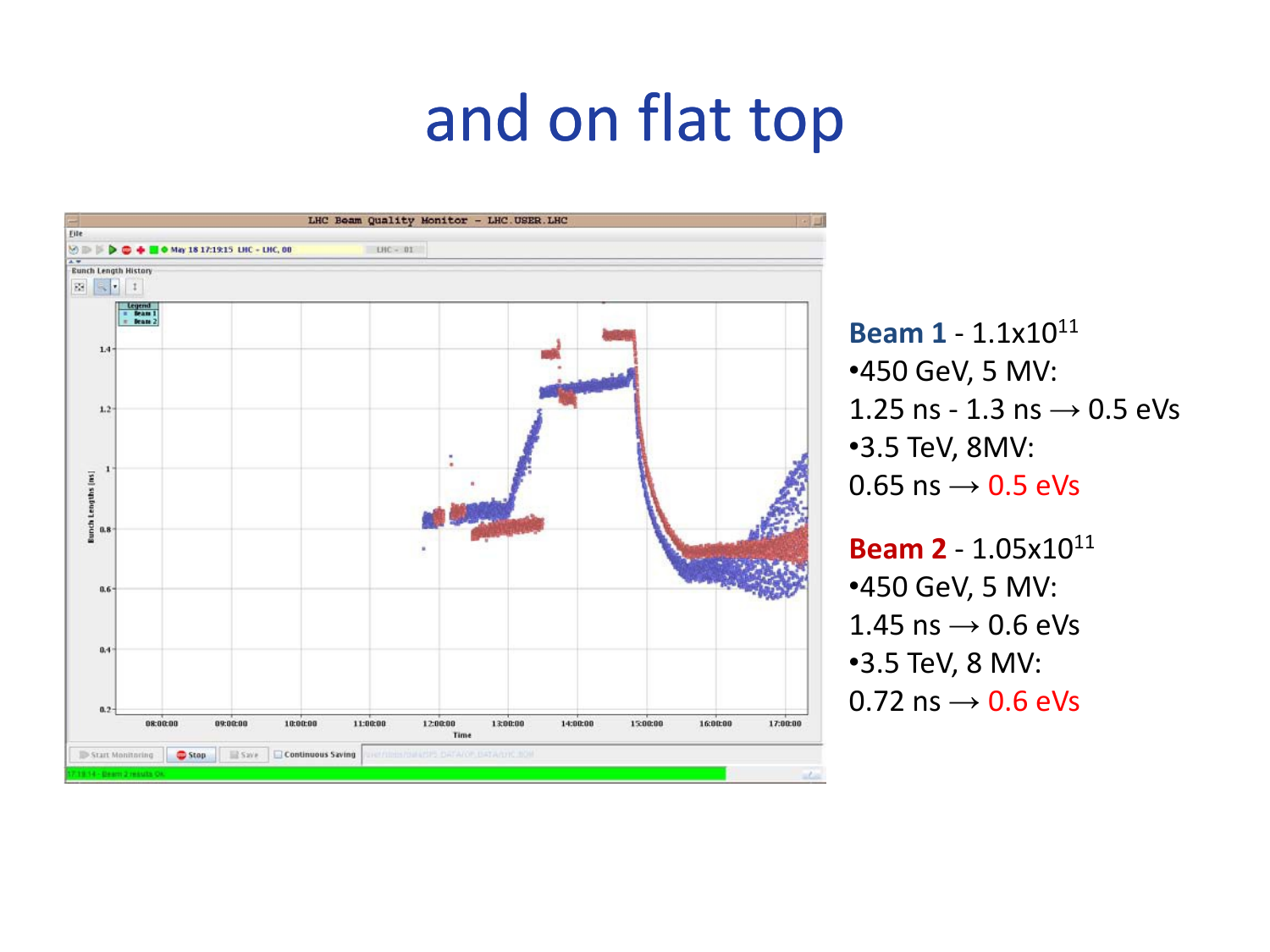### Loss of Landau damping: threshold through the cycle



•mode m= $2 \rightarrow 0.09$  Ohm. LHC DR impedance budget - 0.08 Ohm •Minimum emittance for ultimate intensities is 1.5 eVs @ 7 TeV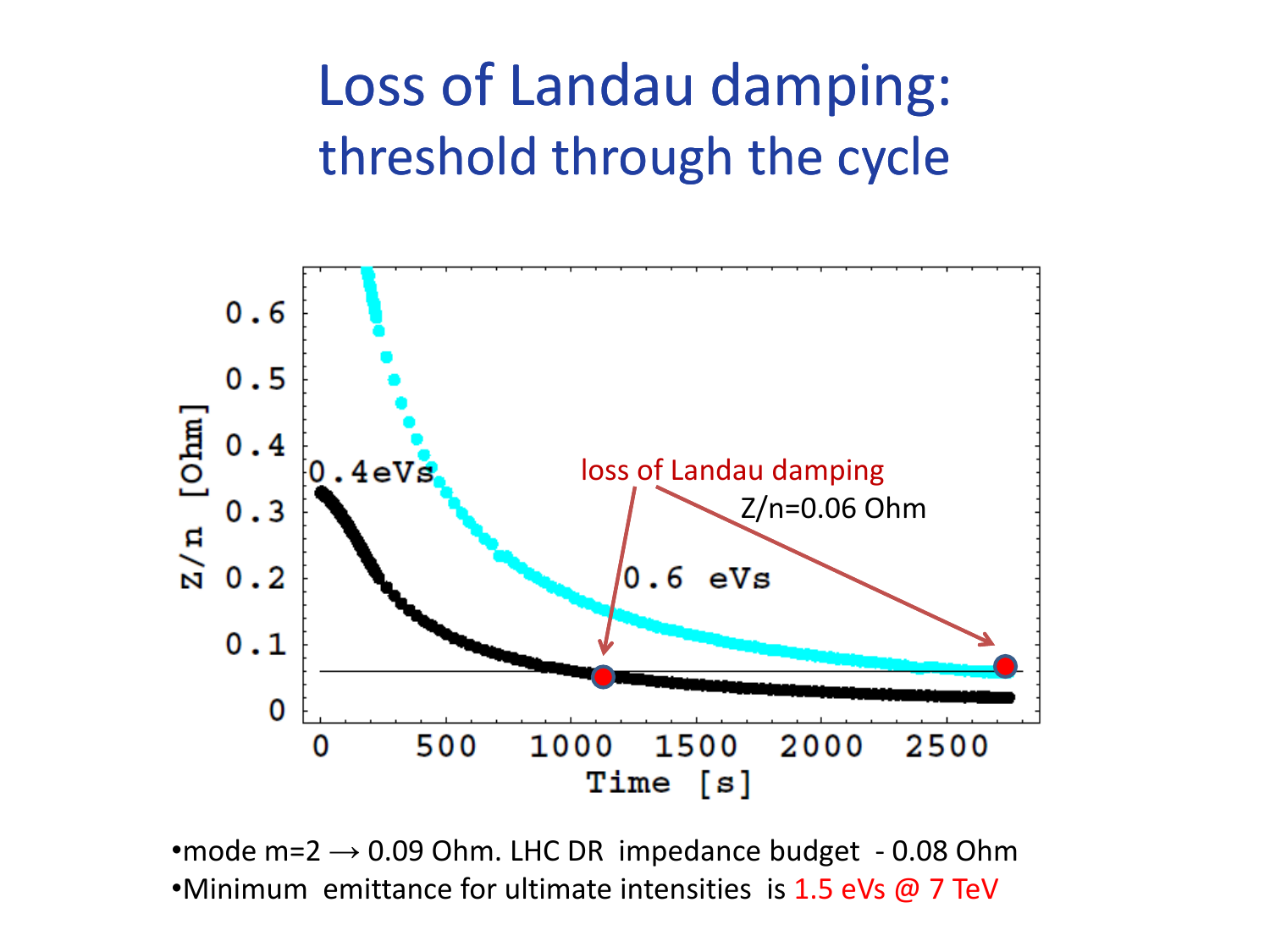# Constant thresholds during the cycle for  $\varepsilon \sim \sqrt{E}$

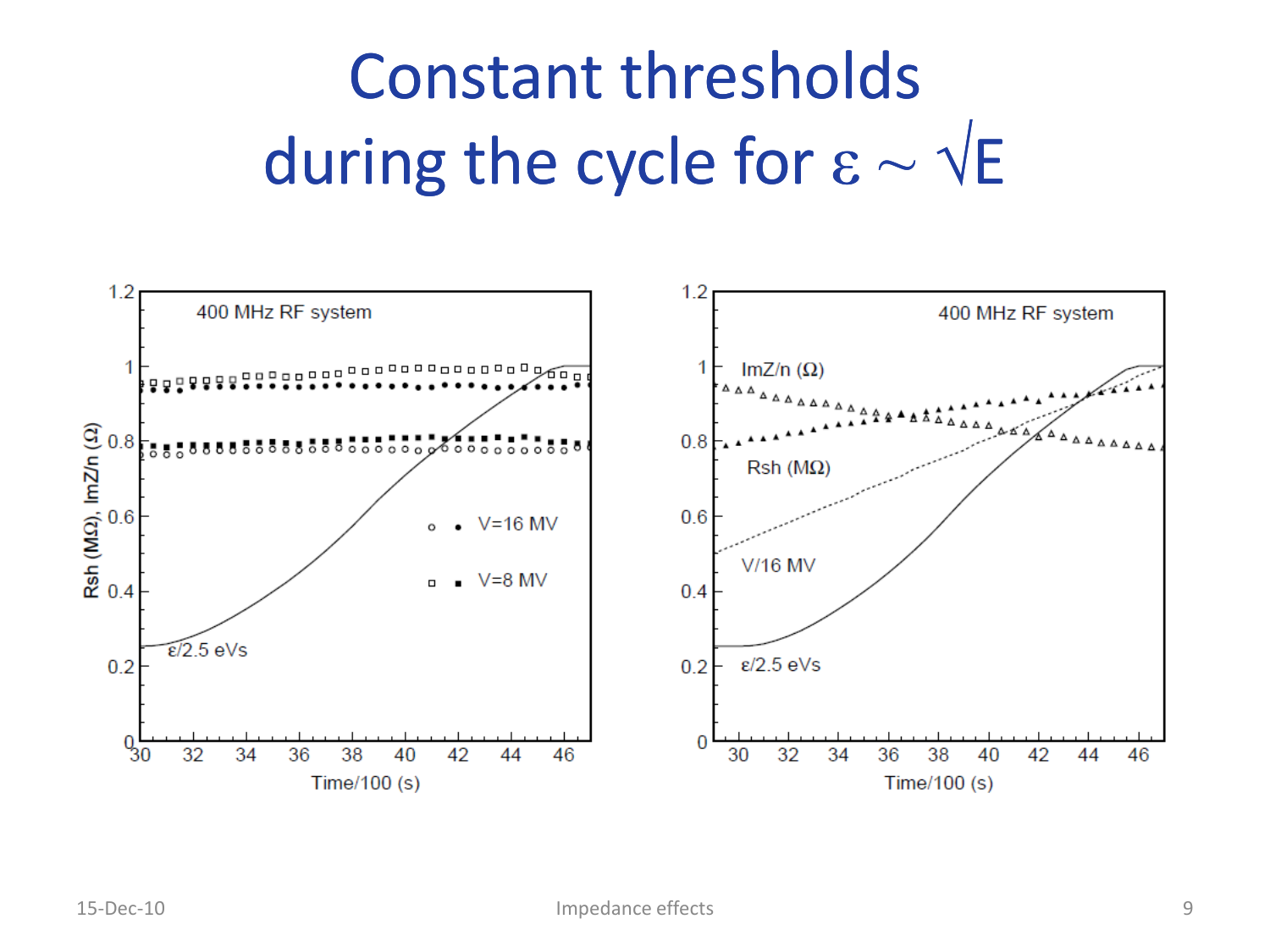## Stability on 450 GeV flat bottom

200 MHz RF system

400 MHz RF system



- 200 MHz: 120 kOhm limit for emittance of 0.7 eVs and nominal intensity or 1 eVs and ultimate intensity (symmetric filling) + factor  $\frac{1}{2}$  for different distribution (F). The 400 MHz RF can be used as Landau system
- 400 MHz: 600 kOhm limit for 0.7 eVs, nominal intensity (sym. filling)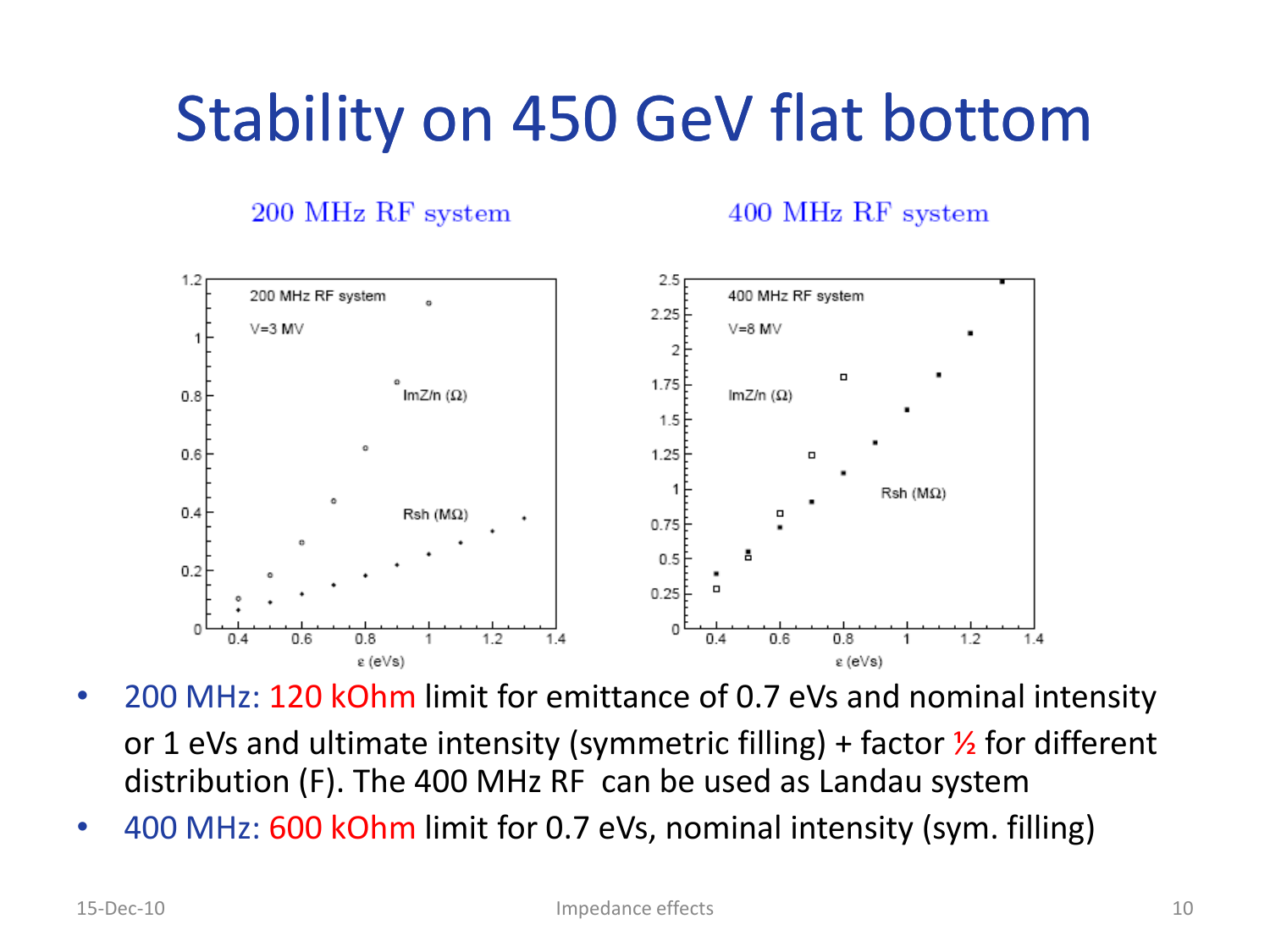# Impedance budget: frequency dependence

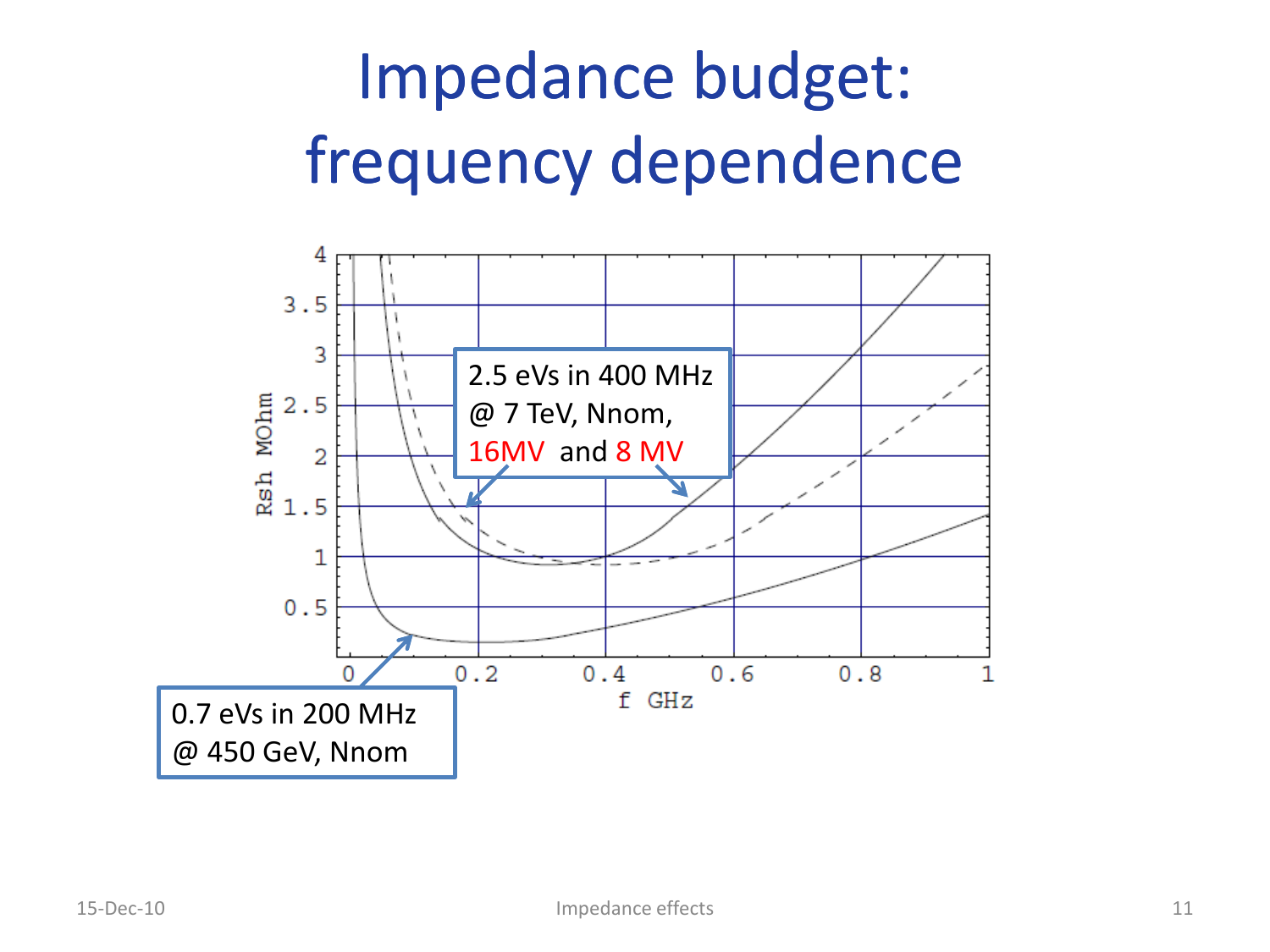### Beam stability in 400 MHz RF system

- Limit of 600 kOhm for 2.5 eVs at 7 TeV, nominal intensity (symmetric bunches)
- Factor 1/2 for different bunch distribution (formfactor F)
- Factor 2/3 for ultimate intensity
- $\geq$  200 kOhm in frequency range (100-600) MHz, relaxed  $\sim$  (2τ f<sub>r</sub>)<sup>5/3</sup> outside minimum at f<sub>r</sub> $\approx$  0.4/τ, ( $\tau$  is 4  $\sigma$  bunch length)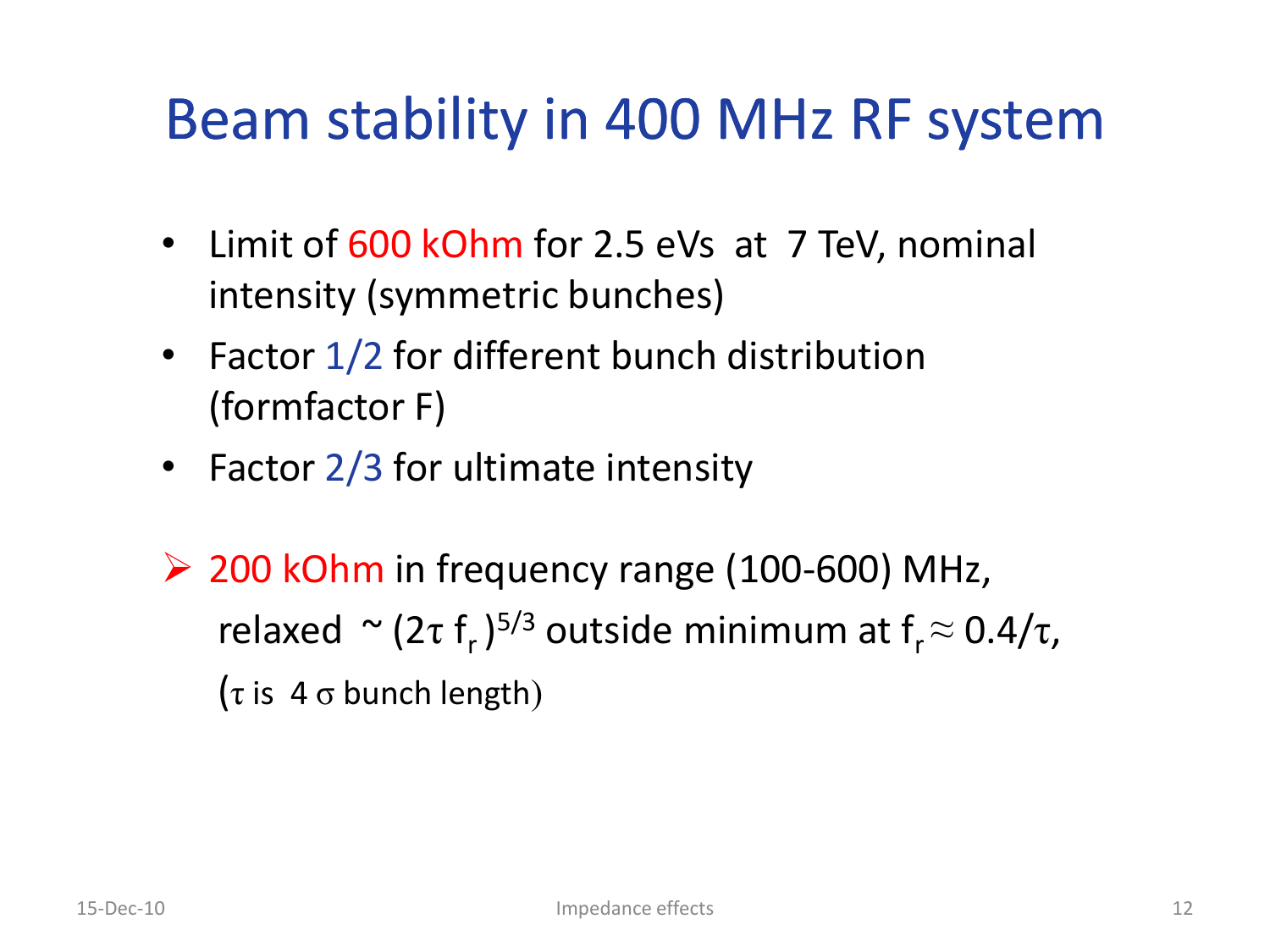## Summary: longitudinal impedance budget

- LHC Design Report: HOM damping below 60 kOhm (defined by stability in a single 200 MHz RF at 0.45 TeV)
- For nominal intensity
	- $-400$  MHz RF: 300 kOhm for 2.5 eVs @ 7 TeV (100 kOhm for 1.5 eVs – possible from single bunch stability – loss of Landau damping)
	- 200 MHz RF: 60 kOhm for 0.7 eVs @0.45 TeV (the 400 MHz RF can be used as Landau system)

 $\rightarrow$ Limit: 40 kOhm for ultimate intensity or 20 kOhm for two identical cavities (HOMs)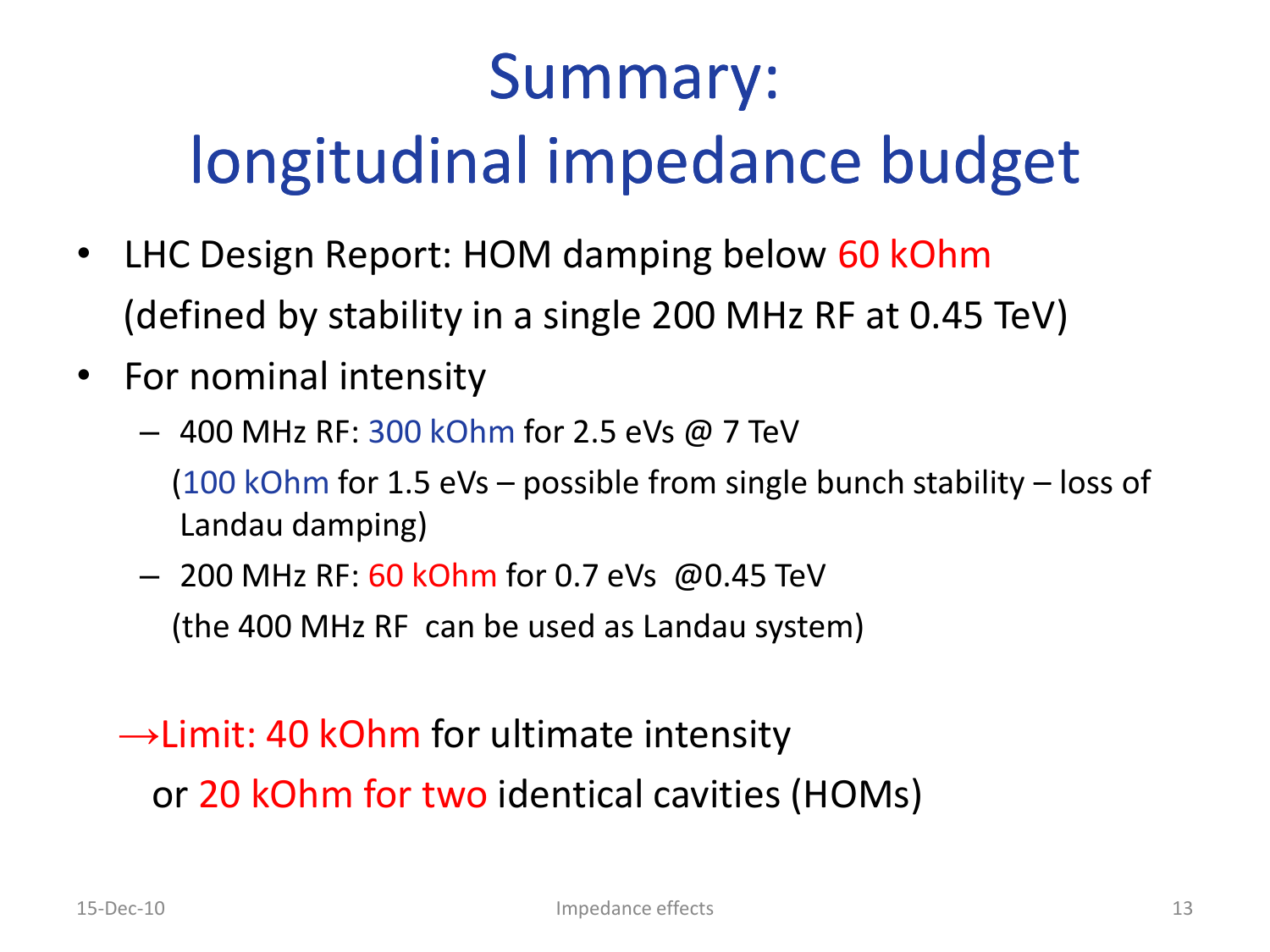# Transverse coupled-bunch instability (narrow-band impedances)

- Instability thresholds are determined by
	- betatron frequency spread:
		- system nonlinearities
		- octupoles
		- space charge
		- long range beam-beam
	- synchrotron frequency spread (m>0)
	- chromaticity
- In LHC there is a bunch-by-bunch transverse feedback system (20 MHz bandwidth) to damp injection oscillations and unstable rigid bunch motion
- $\triangleright$  Estimate which growth rate can be damped without significant transverse emittance blow-up with present transverse damper HW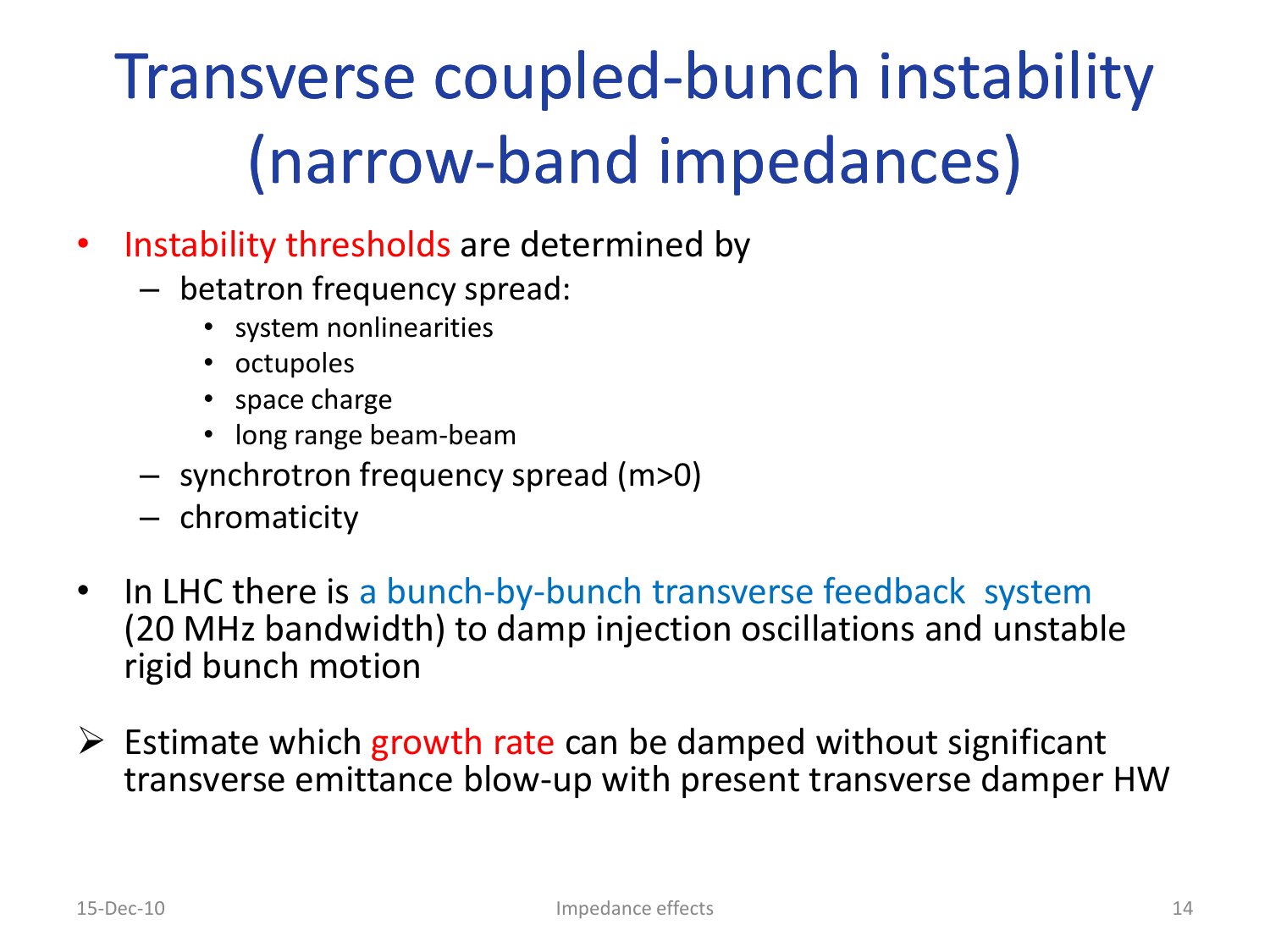# Instability growth rate (1/2)

• A resonant transverse impedance with resistive part  $Z<sub>T</sub>$  [Ohm/m] at resonant frequency  $\omega_{\rm r}$ = $2\pi$ f, will drive coupled-bunch mode (n, m)  $\mathsf{f}_{\mathsf{r}}^{\vphantom{1}}\!=\!\!(\mathsf{n}\text{+}\mathsf{p}\mathsf{M}\text{+}\mathsf{Q}_{\beta})\mathsf{f}_{\mathsf{0}}^{\vphantom{1}}\!\!+\!\mathsf{m}\mathsf{f}_{\mathsf{s}}^{\vphantom{1}}$  with the growth rate

$$
\frac{1}{\tau_m} = \frac{1}{m+1} \frac{1}{4\pi Q_\beta} \frac{cI_0 Z_T}{E/e} F(\omega_r \tau - \omega_\xi \tau)
$$

 $f_0$  and  $f_s$  are revolution and synchrotron frequency, M is number of (symmetric) bunches,  $Q_{\beta}$  is betatron tune,  $\omega_{\xi} = Q_{\beta} \omega_0 \xi / \eta$ ,  $\xi$  is chromaticity, Formfactor  $F(x)$  for water-bag bunch:  $F(0)=1$  (the worst mode m=0),  $F(x > 0.5) \approx 0.5$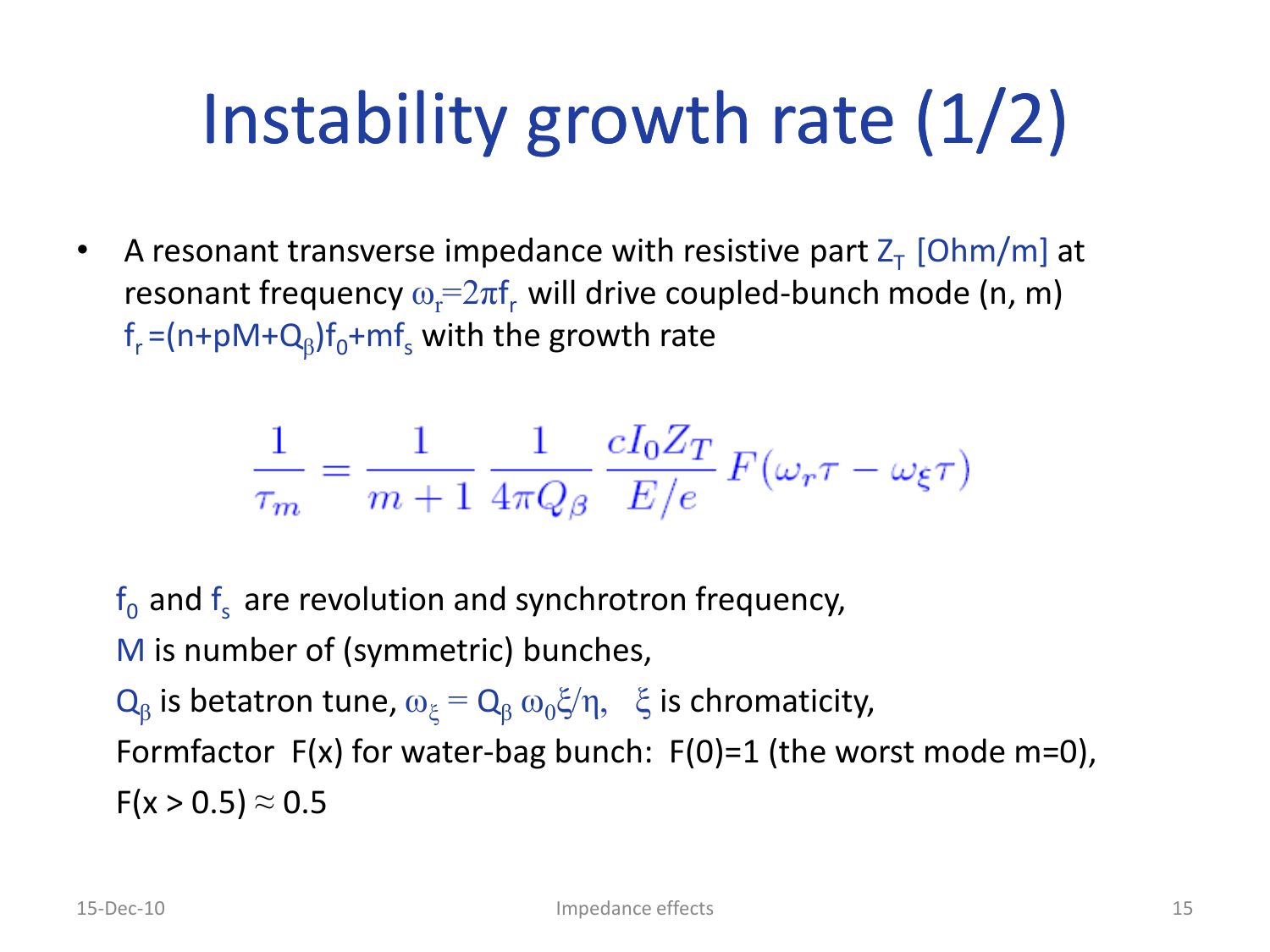# Instability growth rate (2/2)

- Growth rate  $\sim 1/E \rightarrow$  maximum at low energy
- At 450 GeV, for nominal intensity and  $Z_T = 1$  MOhm/m ( $\xi=0$ ): minimum  $\tau_{\text{inst}} = 0.15$  [s]
- Condition  $\tau_{inst} > \tau_d$  gives Z<sub>τ</sub> [MOhm/m] < 0.15 /(1-x/1.6)/ $\tau_{d}$ , x = (f<sub>r</sub> - f<sub>ξ</sub>) $\tau$  < 0.8  $Z_{T}$ [MOhm/m] < 0.3 (0.5+x)/ $\tau_{d}$  , x > 0.8

 $\tau_{\rm d}$  [s] is the damping time by transverse damper,  $\tau$  is the bunch length, typically 1.0 ns  $\lt \tau \lt 1.5$  ns

• For ultimate intensity factor 2/3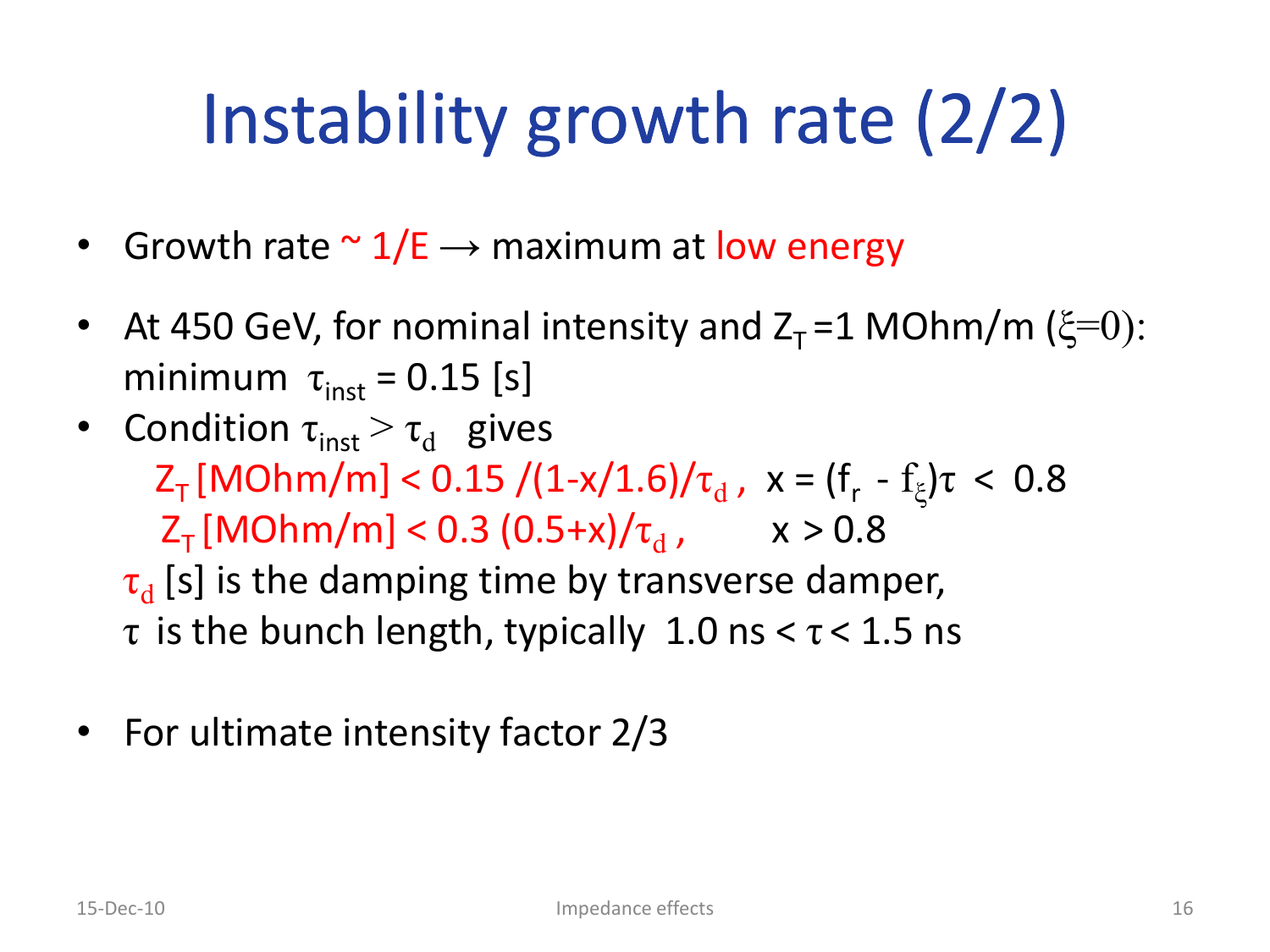# Damping time (1/2)

- Specifications of the transverse feedback (W. Hofle et al.): damping time  $\tau_d = 3.6$  ms, but
	- simultaneous injection oscillation damping
	- $-$  resistive wall instability growth time  $\sim$ 17 ms at injection for ultimate intensity (E. Metral, 2008)
	- $-$  decoherence time 68 ms (for tune spread 1.3  $\times$ 10<sup>-3</sup> and chromaticity  $\xi \neq 0$ )
	- strict budget for transverse emittance blow-up
		- (2.5%), 2.2% blow-up at ultimate intensity
	- gain roll-off for high frequencies
- Damping times achieved in LHC in 2010 in talk of W. Hofle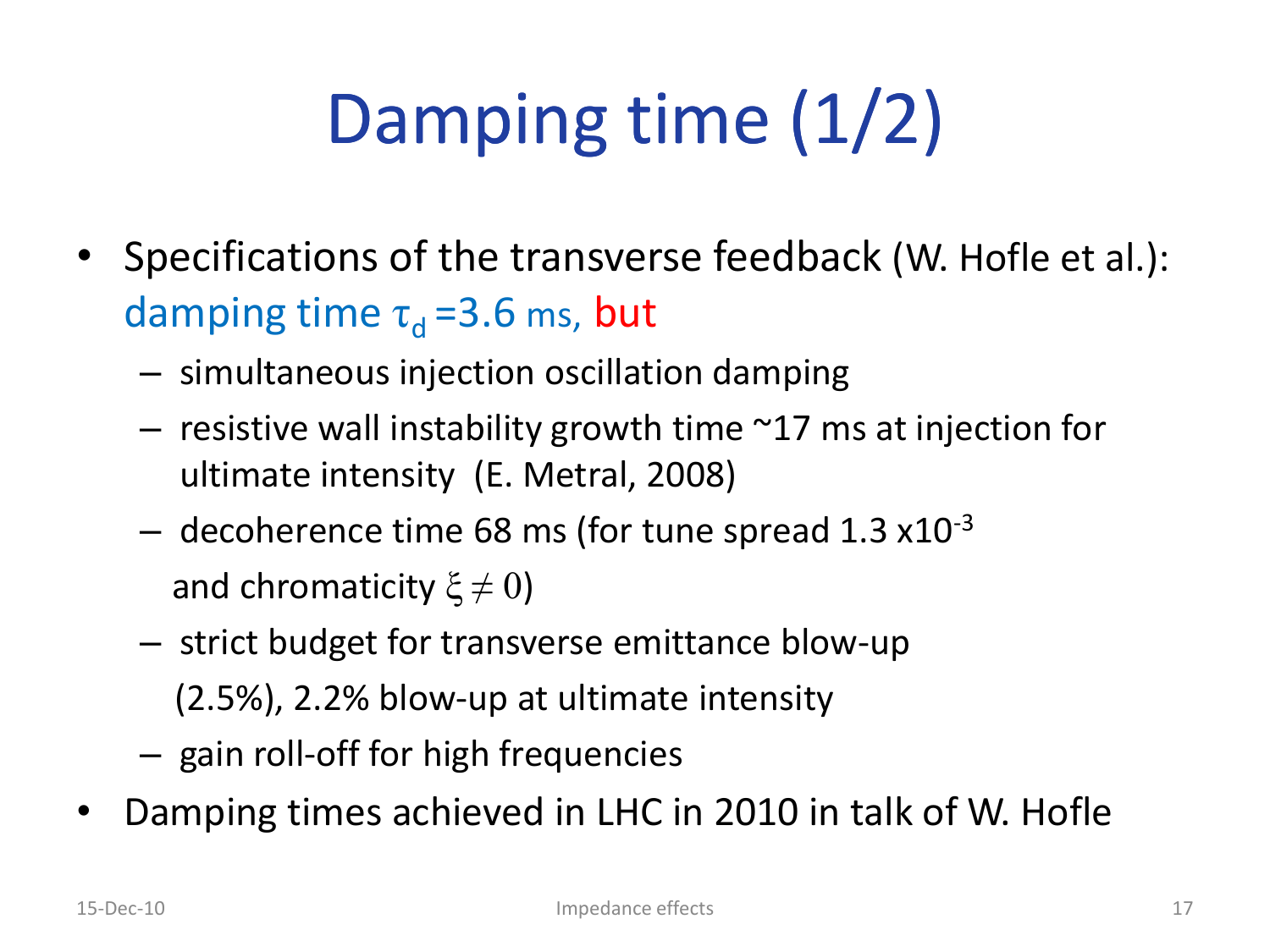# Damping time (2/2)



 $\rightarrow$  roll-off of gain for kicker and tetrode anode voltage (W. Hofle et al., EPAC'08)

- Frequency roll-off: -1 dB at 1 MHz and -24 dB at 20 MHz
	- $\rightarrow \tau_{\text{d max}} = 60 \text{ ms}$
- $\triangleright$  Crab cavity impedance (for x=0)  $Z_T < 2.5$  [MOhm/m]

(The same threshold from betatron frequency spread)

- Formfactor  $F_m$  for different longitudinal particle distribution (not water-bag) – up to factor  $1/4$
- $n_c$  identical cavities: factor  $1/n_c$
- Weight function  $\beta$ / $\langle \beta \rangle$  if betafunction at Crab cavity location is different from average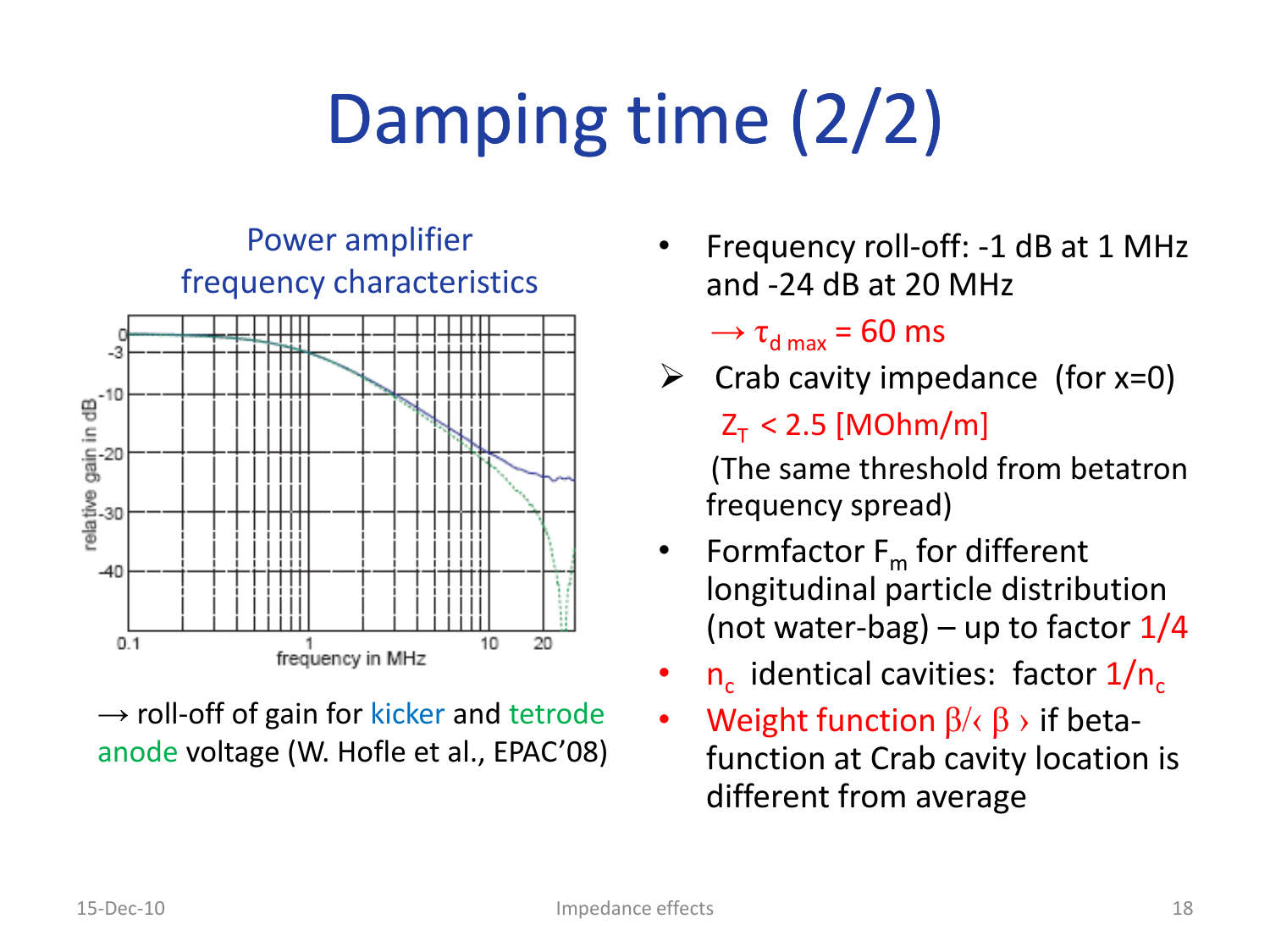# Summary: transverse impedance budget

- For nominal intensity at 450 GeV threshold determined by the damping time of 60 ms is 2.5 MOhm/m. With margin for particle distribution - 0.6 MOhm/m
- Approximate frequency dependence
	- $-$  0.6 /(1-f<sub>r</sub>/1.6) MOhm/m for f<sub>r</sub> [GHz] < 0.8
	- $-$  1.2 (0.5+f<sub>r</sub>) MOhm/m for f<sub>r</sub> [GHz] > 0.8
	- $\rightarrow$  0.8 MOhm/m at 0.8 GHz for ultimate intensity and 0.4 MOhm/m for 2 identical cavities
- Additional factor proportional to local beta-function  $\beta/\langle \beta \rangle$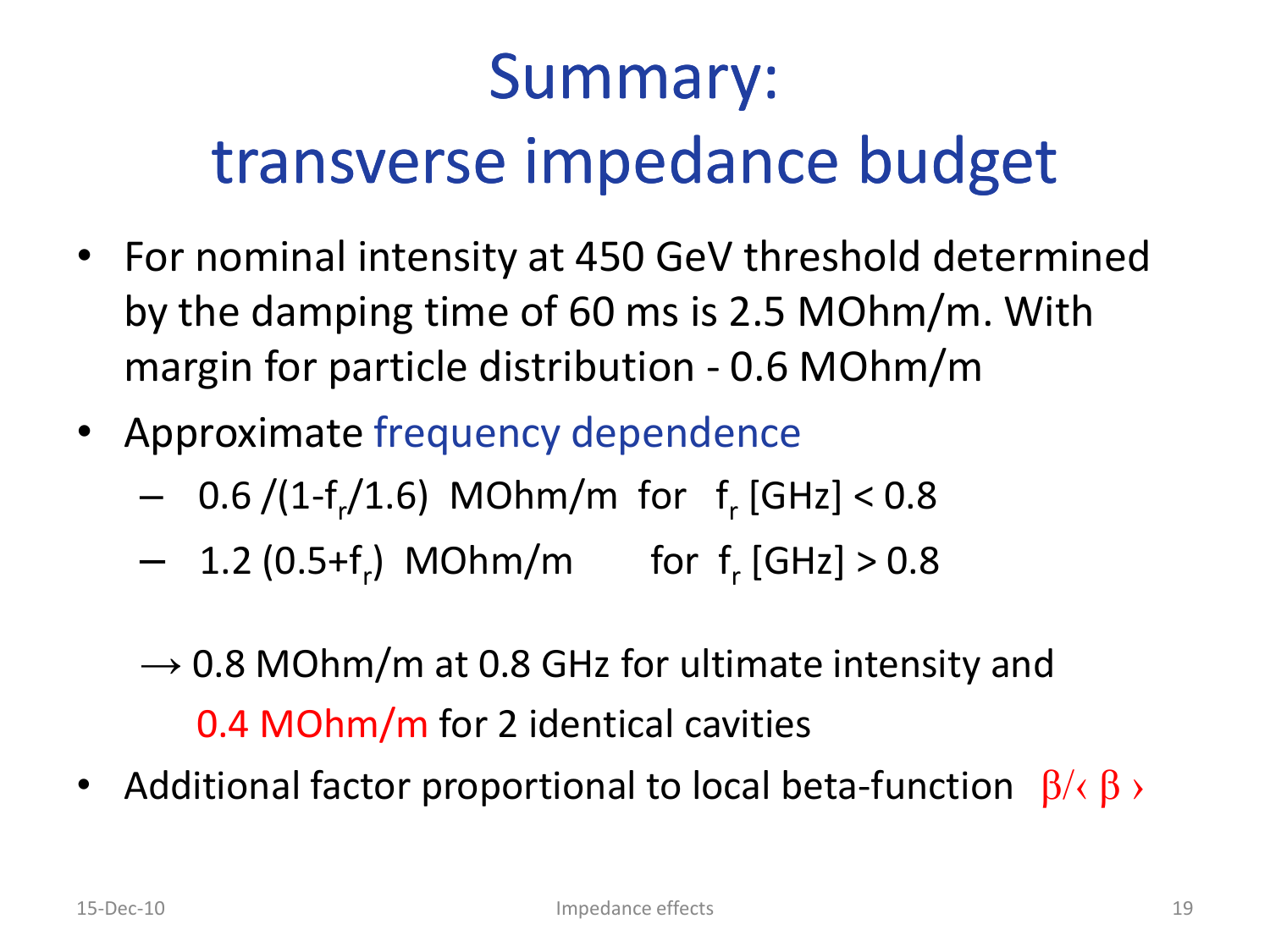# Conclusion

Longitudinal impedance budget

- determined by preserving natural Landau damping
- most strict requirement from capture 200 MHz RF system (not installed)
- worst at high energy controlled emittance blowup to keep threshold constant during the cycle

Transverse impedance budget

- determined by bunch-by-bunch FB damping time
- worst at low energy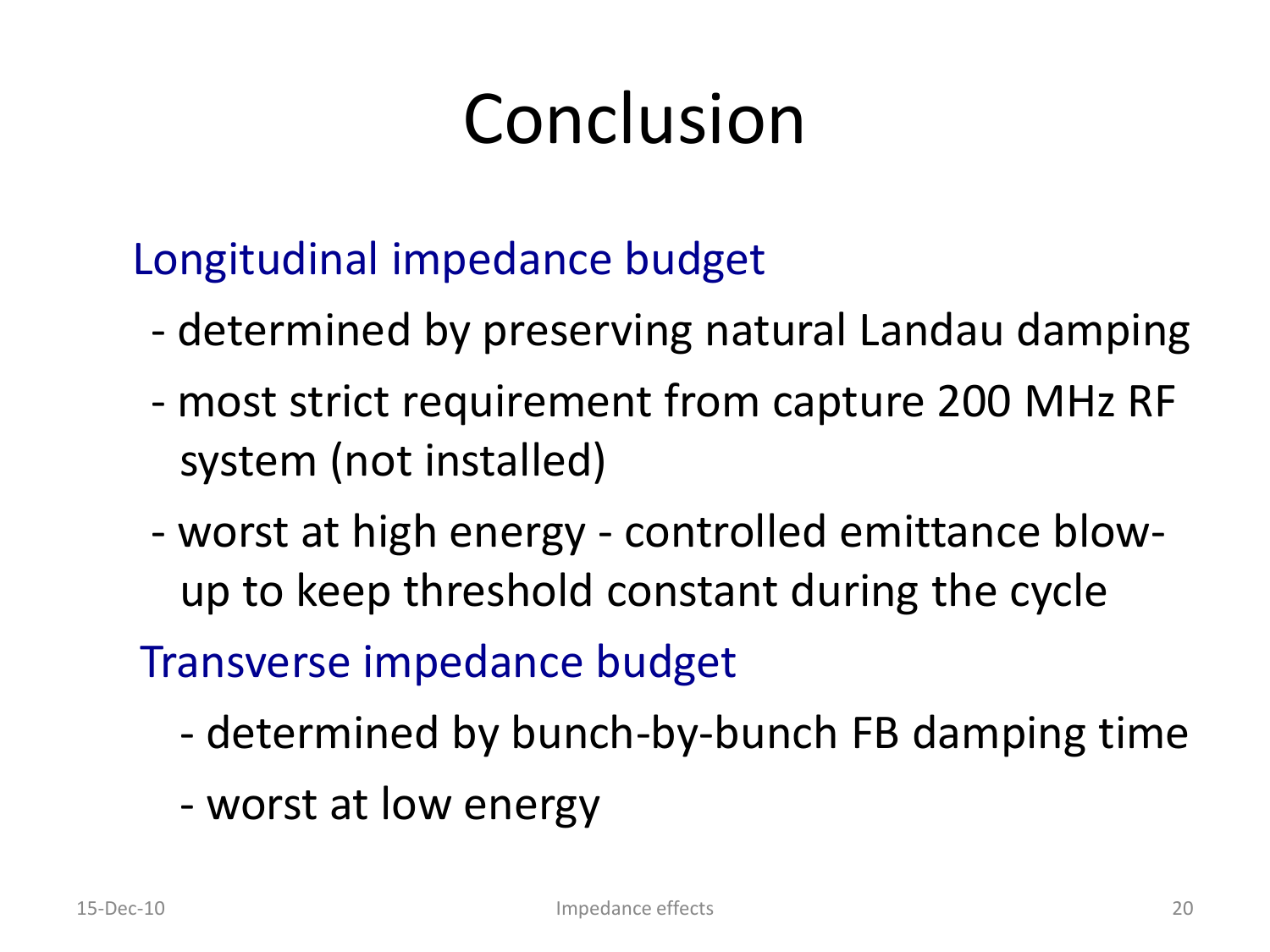## Spare slides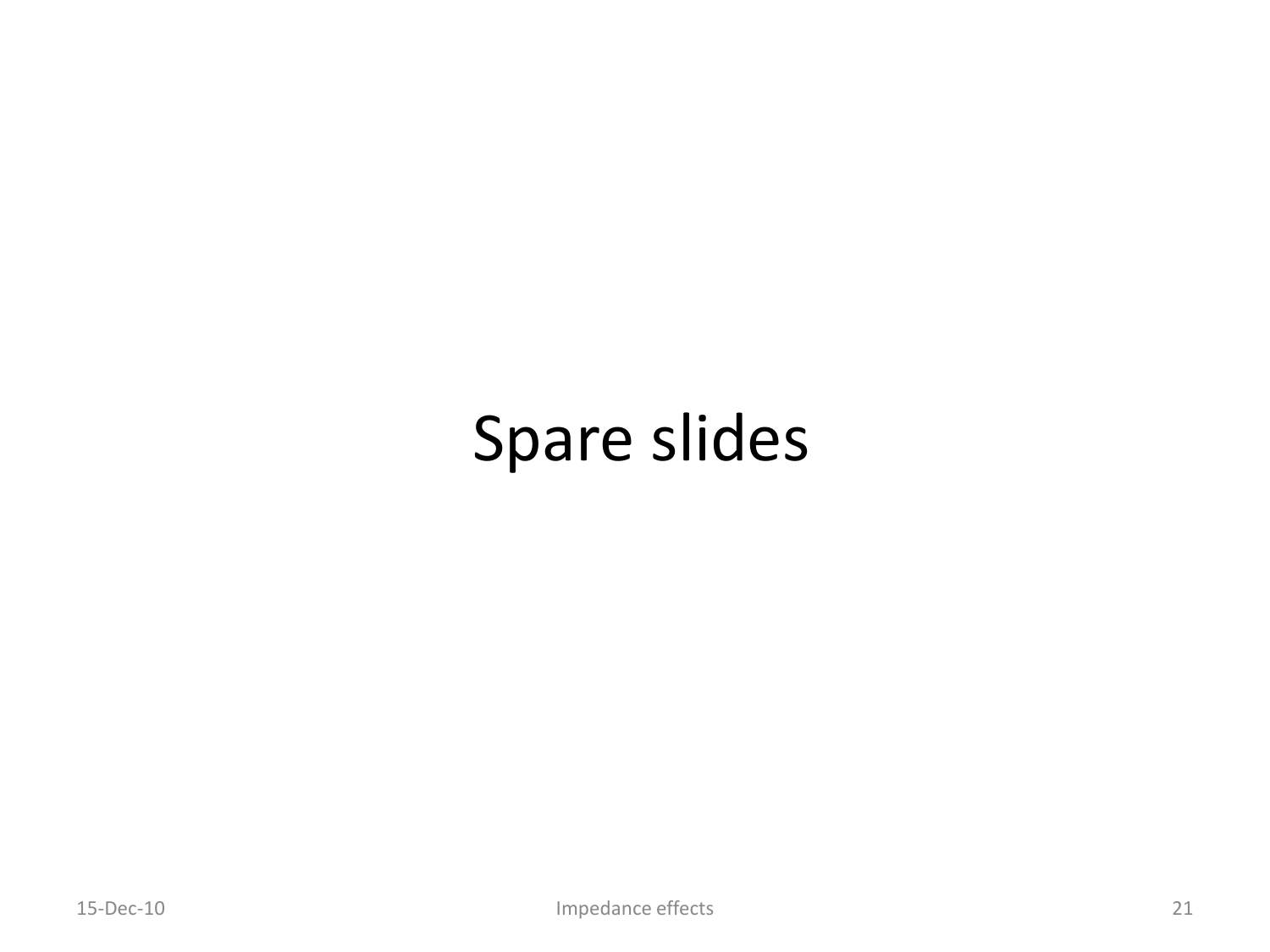# Longitudinal stability

Threshold for coupled-bunch instability (equally spaced bunches) due to resonant impedance with frequency  $f_r = f_0 n_r = pM f_0 + n f_0 + m f_s$ 

$$
R_{sh}<\frac{|\eta|E}{eI_0}(\frac{\Delta p}{p})^2\frac{\Delta\omega_s}{\omega_s}\frac{F}{f_0\tau}xG(x),
$$

 $f_0$  is the revolution frequency,  $\eta = 1/\gamma^2$  –  $1/\gamma_t^2$ ,  $I_0$  is the average beam current,  $\frac{\Delta p}{p}$  is the relative momentum spread,  $\frac{\Delta \omega_s}{\omega_s}$  is the relative synchrotron frequency spread,  $F \sim$  $0.3$  is defined by the particle distribution.  $(V. Balbekov, S. Ivanov, 1984)$ 

**Function**  $xG(x) = x \min\{J_m^{-2}(\pi x)\},\$  $x = f_r \tau$